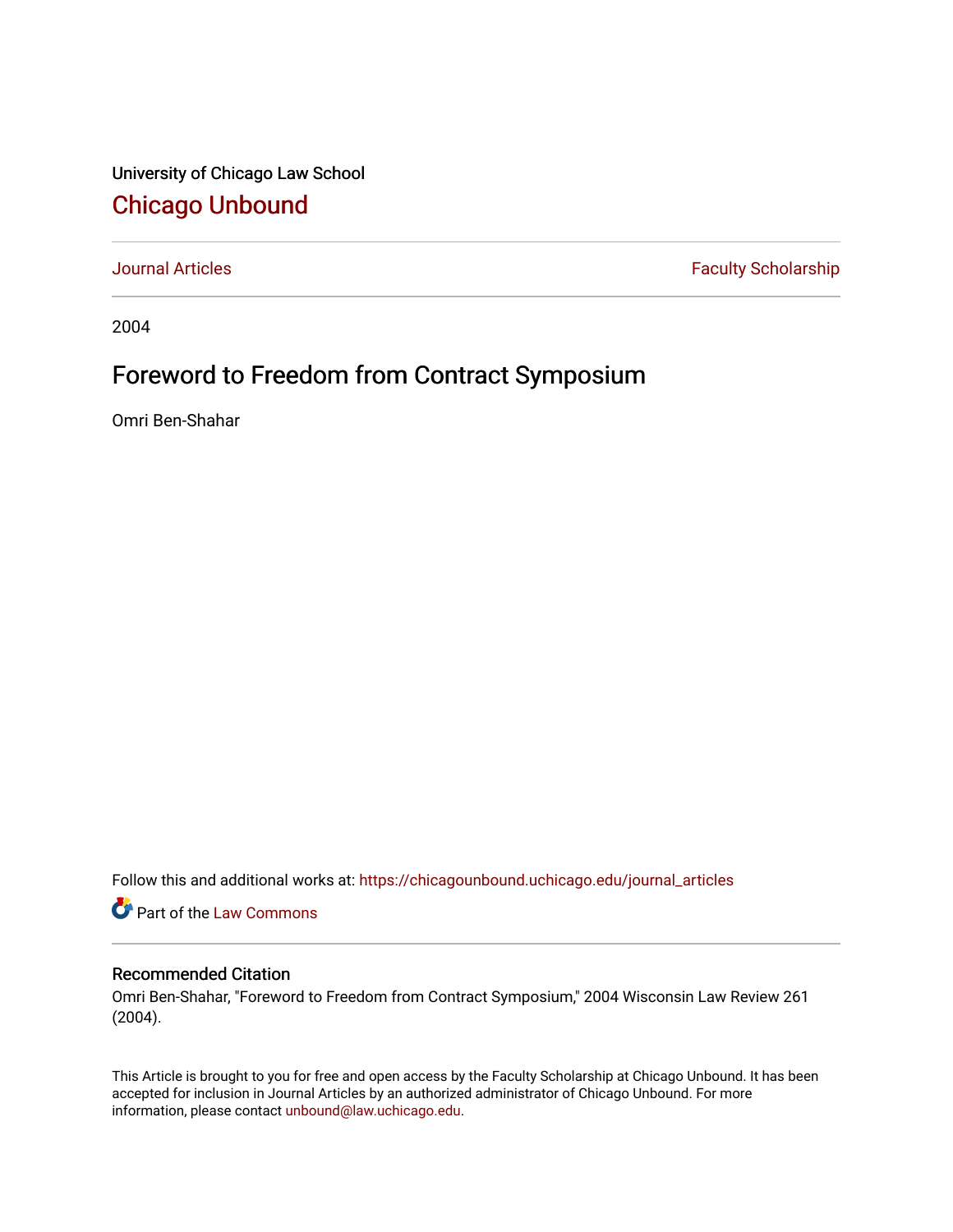## **FOREWORD**

## FREEDOM *FROM* **CONTRACT**

#### OMRI BEN-SHAHAR\*

This Symposium explores freedom *from* contract. When I was preparing to travel from my home in Ann Arbor to the University of Wisconsin where this Symposium was to be held, my 9-year-old son asked where I was headed. I explained that a bunch of people and I were going to meet and talk about freedom *from* contract, but the boy seemed unsure what this exchange was going to be about. I tried to translate: "It is about making promises that you don't really have to keep." This sounded surprising to him. He raised an inquisitive brow, and I knew he was wondering: "How come *I* never encountered this species of promises? What are those wonderful promises that you-don'treally-have-to-keep?"

My mind was searching for a way to convey the nuance. "Remember our agreement two weeks ago in which you promised to start helping with dinner preparation by being in charge of setting the table? You made a promise, but I don't recall that you actually have been setting the table every night since. So here you go, a promise that you-don't-really-have-to-keep! **"** "We never said that I had to do it *every* night," the 9-year-old protested. "But we also never said that you don't have to do it at all," I responded. "Sometimes people are serious but other times they unsure about their intent, and it may be hard to know exactly what they mean and whether they truly intend to keep the promise."

At that moment, I recognized that I was describing to my son only one dimension of the freedom *from* contract problem, the dimension that involves freedom from preliminary agreements, or, more generally, from incomplete contracts-from bargains that were sketched out but never fully concluded. When the promise is only roughly outlined, is it binding? Should it be binding when the parties reached some, perhaps substantial, understanding and agreed to continue to "negotiate" the remaining details? These issues are explored from various directions by several of the articles in this Symposium.

My son, I imagined at that moment, was possibly thinking to himself something along the following lines: "little does Dad know that I never intended in the first place to help with setting the table, definitely not with any regularity . **. . .**" This narrative, too, I realized, is a

Professor of Law and Economics, University of Michigan Law School (omri@umich.edu).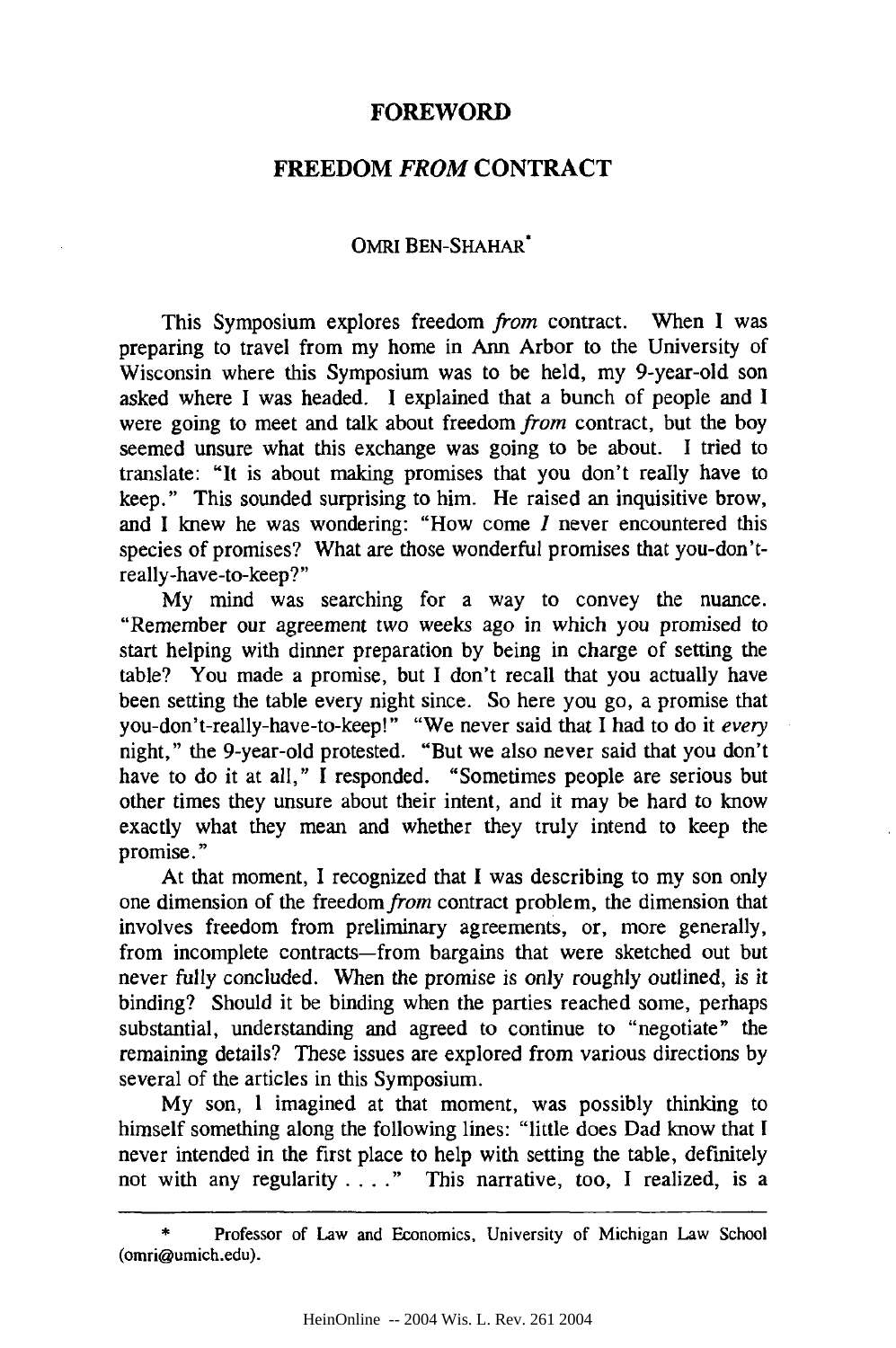freedom-from-promise subtext, often referred to as "promissory fraud": the making of a promise with the intent not to keep it. What should be the legal consequences of a promise that was made under such circumstances? Does it matter if the fraudulent promise was subsequently breached? This issue is the focus of another article in this Symposium.

But sneaky motives are not merely the prerogative of an opportunistic 9-year-old. While he made his promise envisioning one pragmatic scenario (that of nonperformance), I recalled during my conversation with him what I was thinking to myself two weeks earlier, at the time the original bargain was enacted: "little does my son know that the actual regularity of his obligation will eventually be *dictated* by his parents, over the course of the following weeks." In other words, my own subtext was: let him take the bait; the real terms of the promise are "wrapped," to be revealed after the deal was struck. It is the parent-the drafter-in-control-who will determine those details. Several of the contributions to this Symposium will explore this major contemporary problem: the freedom that promisors have (and often don't have) from such "terms in the box"-shrinkwrapped terms that are revealed post-assent.

When I conveyed this exchange to my wife, it turned out that her understanding of our son's promise was yet different than either his or mine. "Of course the promise he made is not binding," she enlightened me. "The whole purpose of the agreement was to induce the boy to *voluntarily* contribute to the family effort. If we were to enforce it, or to dictate the fine terms, this would undermine his own self-imposed motivation and responsibility." Freedom from contract, in other words, especially the immunity from formal sanctions, can breed other more informal norms of behavior, emerging from individuals' sense of fairness, dignity, and trust. This theme is developed and applied in another important contribution to this Symposium.

Eventually, I made it to Madison, Wisconsin, and spent three days with a group of contracts scholars and law review editors, exploring these and related ideas. This Symposium issue of the *Wisconsin Law Review* brings together various new thoughts and perspectives on when and why liability might arise in the absence of affirmative assent. It provides doctrinal and conceptual explorations, as well economic, political, and philosophical inquiries into the problem of drawing the optimal boundary of freedom from contractual obligation.

In the remaining parts of this Foreword, I will briefly sketch the scope of the conference and provide a few references to the state-ofknowledge prior to this conference.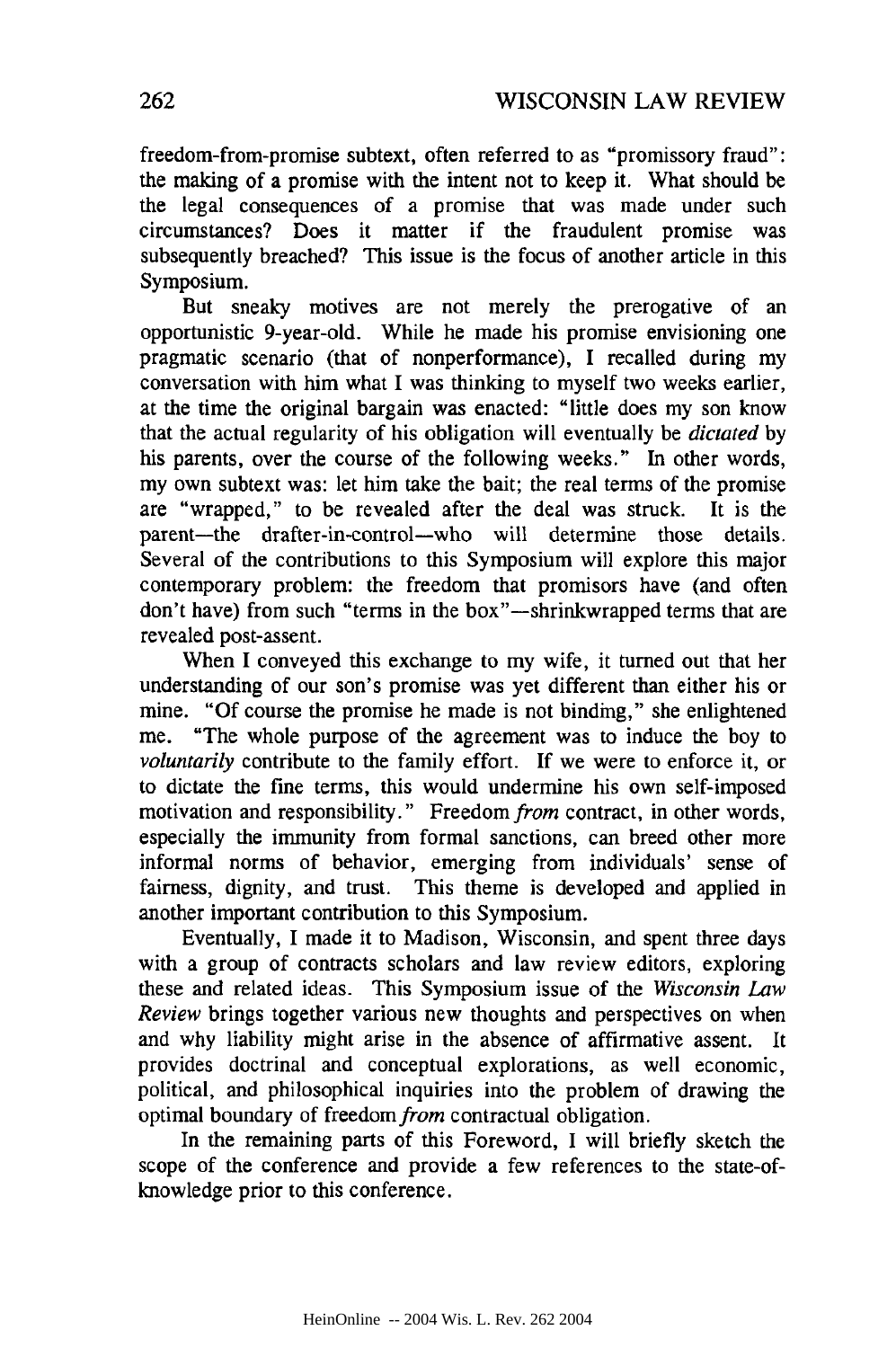#### *Foreword*

#### *What is Freedom from Contract?*

This Symposium revisits the "second" contractual freedom, the freedom *from* contractual liability. A contract that forms upon mutual assent-upon the bilateral manifestation of consensus over its termsaccords each party an opportunity to exercise the "first" contractual freedom, the freedom *of* contract, that is, the freedom to design the terms of trade. This is the power to create obligations that promote one's interests, the power to harness others people's efforts to the pursuit of one's affairs. But since there are two parties and thus two competing sets of affairs that need to be aligned, the process of bargaining over an agreement and negotiating its provisions is often complex. Having entered into this negotiation process, or even accepted some partial performance, how free are the parties to withdraw? How free are they *from* contractual liability? Can the parties make representations that are not legally enforceable? Are they free from obligations that were not expressly negotiated? Should the law accommodate "regret"?

Like the primary contractual obligations, the parties can potentially stipulate the answers to these issues; determine their own precontractual duties; and the legal consequences of various negotiation and contracting strategies. But in the absence of privately designated protocols, it is up to the law to determine the freedom to withdraw from contractual obligations.

And the law, indeed, has been active in regulating these questions. It was once thought that prior to the manifestation of express mutual assent-prior to the narrowing down of the deal to a definitive set of terms-parties are free to walk away, wholly unburdened by any contractual or residual liability. The contract versus no-contract boundary was the threshold between full expectation liability and zero liability and was crossed only when both parties made explicit objective statements of commitment that manifested consensus.' In particular, provisions not assented to affirmatively were not part of the contract; agreements now to agree later created no liability; silence and nonrejection could not be construed as acceptance. But this view has been reformed in many ways. As Professor Charles Knapp and others have recognized in the past, the law imposes on negotiating parties a variety of obligations that have limited the freedom to abandon negotiations and the freedom *from* contract.2 Explicit assent is not

<sup>1.</sup> *See, e.g.,* E. Allan Farnsworth, *Precontractual Liability and Preliminary Agreements: Fair Dealings and Failed Negotiations,* 87 COLUM. L. REV. 217, 221 (1987).

<sup>2.</sup> Nili Cohen, *Pre-Contractual Duties: Two Freedoms and the Contract to Negotiate,* in **GOOD** FAITH **AND FAULT IN CONTRACT** LAW **25 (J.** Beatson & D.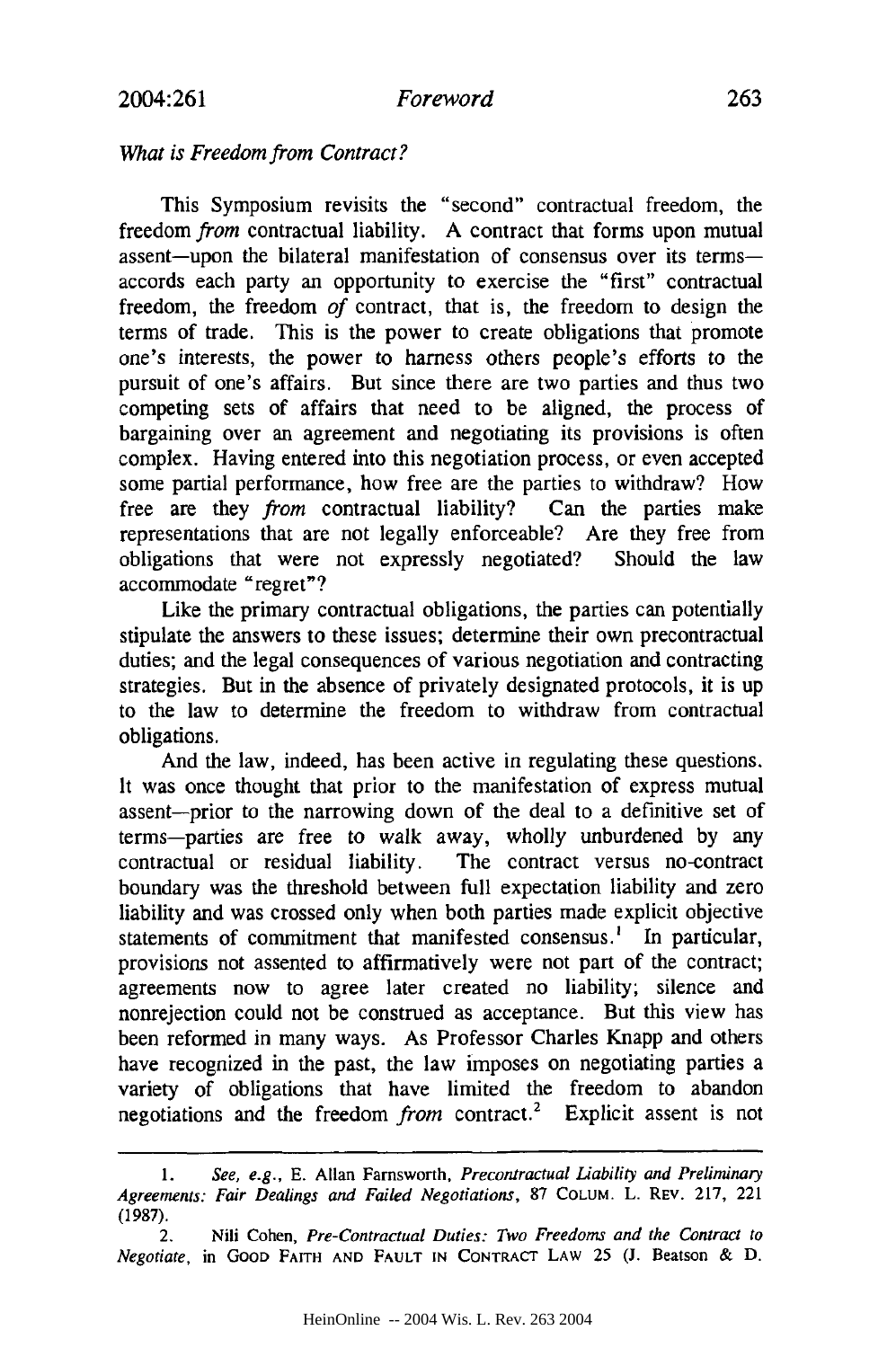required for the majority of contractual provisions, which can be supplemented by statutory gap fillers.<sup>3</sup> And the law is much more lenient in enforcing terms drafted be one party, accepted by the other's passive conduct of nonrejection.<sup>4</sup>

Some of these limitations on freedom from obligation may be selfimposed. For example, an offeror may restrict his power to revoke an otherwise revocable offer.5 This, too, was once thought to be a "legal impossibility," as such a commitment to the negotiation process--such waiver of the freedom from contract-was perceived to be one-sided and lacking consideration. $6$  Or a party may promise, at the outset of the negotiations, to pay a lock-up or a breakup fee in the event that he decides not to enter into an agreement. Similarly, parties may limit their freedom from contract by adopting negotiation practices that do not require affirmative acceptance, but instead deem offers to be accepted unless expressly rejected (that is, accepted by silence). But these intentional restrictions on the freedom to walk do not represent a diminished freedom from contract any more than say, an agreement to sell one's property diminishes one's property rights. On the contrary, the fact that parties can trade away their freedom from contract via an intentional private precontractual arrangement suggests that this freedom would otherwise be substantial and unrestricted.

More interestingly, restrictions on the freedom of negotiations and from terms not explicitly assented to are increasingly imposed by the law as a matter of default arrangement, and often even in an immutable manner. Most notable, perhaps, is the active role that contract law assumes in filling gaps in the agreement. Agreements that lack basic terms, such as price, duration and terms of payment, can now be enforced with the aid of gap fillers.<sup>7</sup> Without such statutory gap fillers, explicit agreement would have been required for the parties to be bound. But with the diminishing requirement for explicit consent, parties may find themselves liable before they actually agreed on many of the contract's provisions, some of which they may have hoped to further negotiate in the course of their relationship. The freedom that they once had, to walk away any time before they consented to all the basic terms, has eroded with the rise of majoritarian gap fillers.

*6. See, e.g.,* Dickinson v. Dodds, 2 Ch. D. 463 (1876); *see also* **C.C. LANGDELL, A** SUMMARY **OF THE LAW OF CONTRACTS** § 178 (1880).

Friedman, eds., 1995); Charles L. Knapp, *Enforcing the Contract to Bargain, 44* N.Y.U. L. REV. 673 (1969); Richard E. Speidel, *The New Spirit of Contract,* 2 J.L. & COMM. **193 (1982).**

**<sup>3.</sup>** U.C.C. § **2-305** (2003).

*<sup>4.</sup> See, e.g.,* ProCD v. Zeidenberg, 86 F.3d 1447 (7th Cir. 1996).

<sup>5.</sup> U.C.C. **§** 2-205.

<sup>7.</sup> **RESTATEMENT(SECOND)** OF **CONTRACTS** § **33 (1981); U.C.C.** § 2-204(3).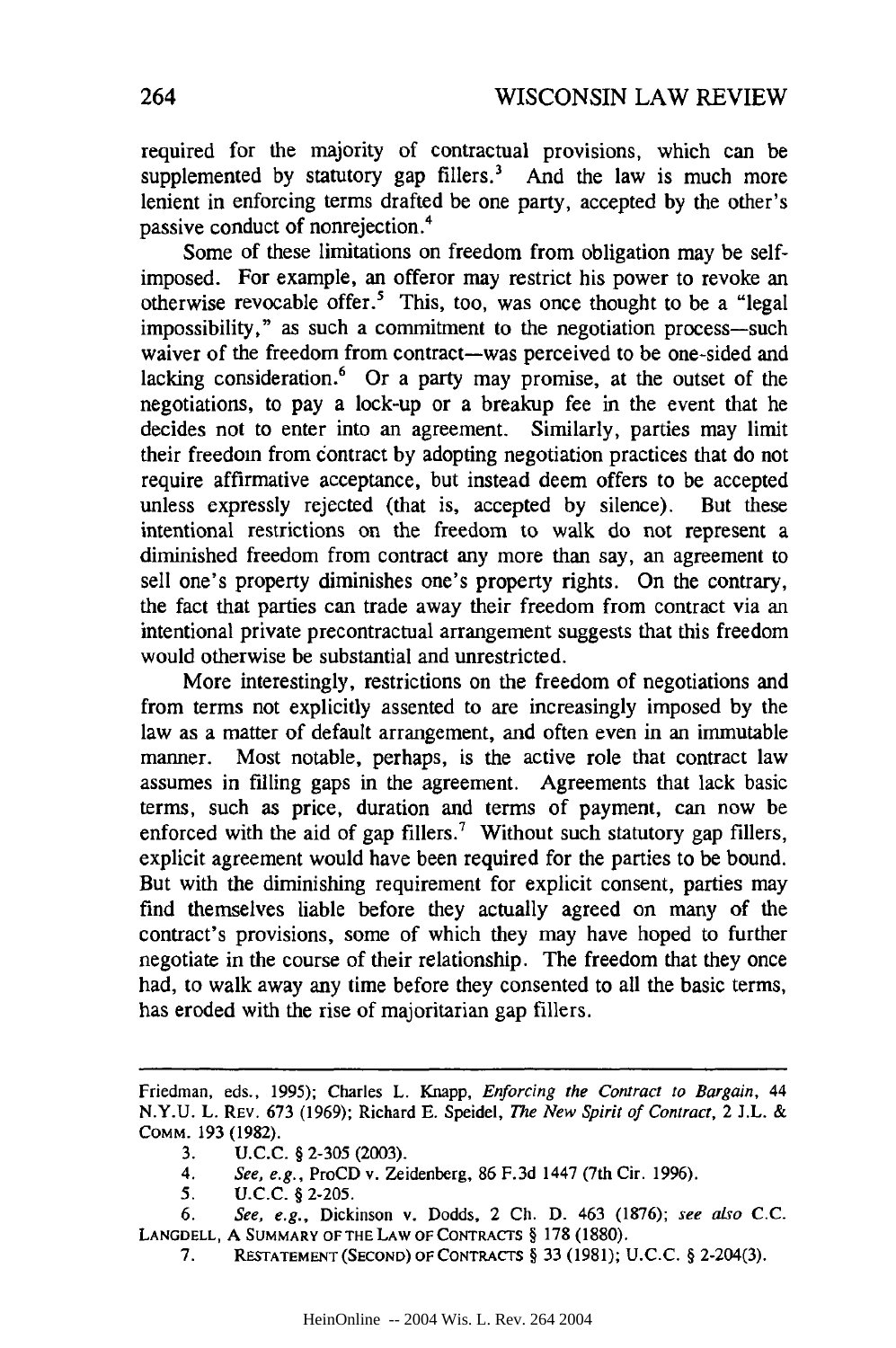#### *Foreword*

In the gap-filling case, freedom from contract is weakened because parties may find themselves under obligation that they never affirmatively assumed. A similar problem, and another restriction on freedom from contract, arises when parties find themselves bound to terms that were expressly drafted, but were either hidden in the shrinkwrapped box or determined at a later stage ("rolling contract"). Determining whether a consumer is bound to these "passively" assentedto terms is an important way in which the law regulates the freedom from contractual obligation. It is, indeed, a hot topic in contemporary contracting, the subject of polar division among courts,<sup>8</sup> and one that is only vaguely addressed under the proposed amendment to Article **2.9**

Shifting attention to the law of negotiations, the obligation to negotiate a contract in good faith is another component in the restrictions on the freedom from contract. Whether or not such an obligation exists at the start of the negotiations, it is quite clear that it has substantial weight at the advanced stages of the negotiations. And it may also be imposed on parties to relational contracts, once their ability to voluntarily communicate and "regenerate" their obligations is compromised.'0 In a typical case, parties who reach partial understanding over terms and agree to continue negotiate the remaining issues are obligated to carry out the further negotiations in good faith."' This means that the power to make and reject proposals is no longer unconstrained. While parties cannot be forced to complete the negotiations, and while bad faith does not ordinarily give rise to contractual remedies, it does involve a cost-often reliance damages $12$ that are aimed to channel the otherwise reluctant party into a contract.

Some restrictions on the freedom to withdraw from negotiations are one-sided. There are restrictions that are applicable to offerors only, by, say, limiting the revocability of certain offers. The most prominent case in which such an irrevocability presumption applies is a bid by a

<sup>8.</sup> *Compare* Hill v. Gateway 2000, 105 F.3d 1147 (7th Cir. 1997) (holding that terms in the box are binding if the buyer had an opportunity to return the goods after reading the terms), *with* Klocek v. Gateway, 104 F. Supp. 2d 1332 (D. Kan. 2000) (holding that same terms, if material, are not binding unless expressly accepted by the buyer).

<sup>9.</sup> Under amended Section 2-207(b) of the Uniform Commercial Code, terms drafted by the seller and hidden in the box are binding to the extent that "both parties agree"-a standard vague enough to permit the array of holdings under the current Article 2.

<sup>10.</sup> Oglebay Norton Co. v. Armco, Inc., 556 N.E.2d 515 (Oh. 1990) (requiring CEOs of two companies who had a long-term relationship to negotiate and mediate to fill in the gaps in their agreement.)

<sup>11.</sup> *See, e.g.,* Teachers Ins. & Annuity Ass'n of Am. v. Tribune Co., 670 F. Supp.491 (S.D.N.Y. 1987); Copeland v. Baskin Robbins U.S.A., 117 Cal. Rptr. 2d 875 (Ct. App. 2002).

<sup>12.</sup> Hoffman v. Red Owl Stores, 26 Wis.2d 683, 133 N.W.2d 267 (1965).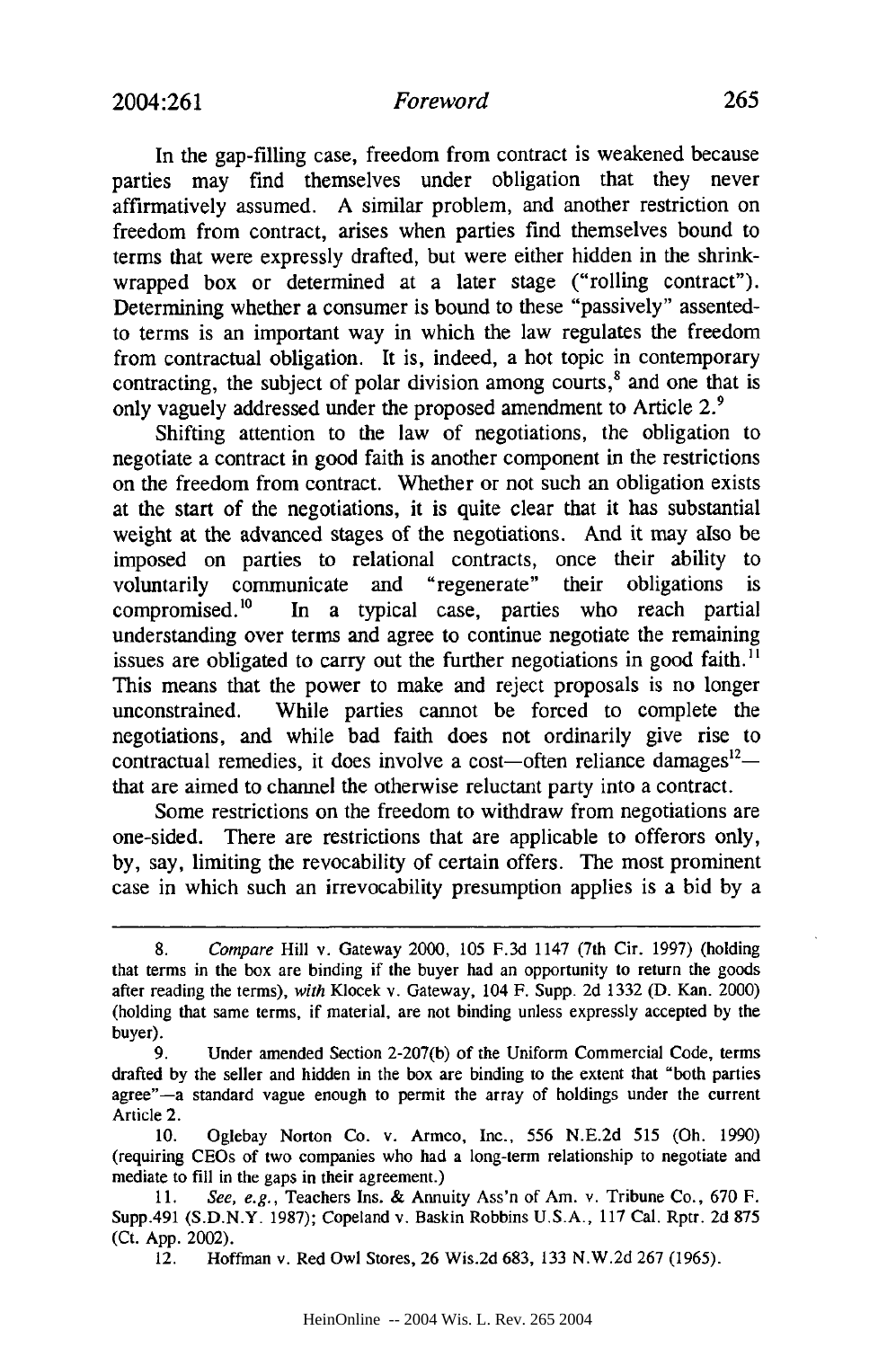subcontractor that is relied upon and included in the general contractor's bid.<sup>13</sup> Such one-sided limitations on the freedom from contract were perceived in past generations to conflict with the fundamental requirement of *mutuality*, or consensus—the notion that unless both parties are bound, neither is bound. But various developments, including reform in the doctrine of unilateral contracts and the decline of the illusory promise concept, have made it increasingly possible to structure obligations with one sided options, that is, with one-sided restrictions on withdrawal.14

These doctrines and many others<sup>15</sup> regulate the procedures that parties may follow during negotiations and their precontractual liability. But rules governing contract interpretation can also affect the freedom to negotiate. By assigning legal consequences to representations made during the negotiations, these rules indirectly restrict the behavior of the parties and might hold them bound to obligations they did not intend to create. For example, the traditional rigid parol evidence rule barred courts from relying on oral representations made between the parties, so long as they did not amount to fraud. But under more recent and more lenient approaches, courts can rely on precontractual expressions to interpret, and often to vary and even trump the explicit terms. **<sup>16</sup>** However advantageous this interpretive approach might be from an *ex post* perspective, it makes it costlier for a negotiating party to communicate information.<sup>17</sup> The freedom to employ bargaining strategies while avoiding liability is diminished.

There are, to be sure, various other important legal doctrines that restrict parties' ability to shed-off contractual liability. This Symposium will provide a rich description of many additional examples. In the remaining space, I want to introduce some of the common concerns that inform the debate over the desirable boundaries of freedom *from* contract.

<sup>13.</sup> *See, e.g.,* Drennan v. Star Paving, 333 P.2d 755 (Cal. 1958).

<sup>14,</sup> *See generally,* Avery W. Katz, *The Efficient Design of Option Contracts: Principles and Applications* (Columbia Sch. of Law, Ctr. for Law and Econ. Studies, Working Paper No. 248, 2004), *available at* http://papers.ssrn.com/paper.taf?abstract-id=512146.

<sup>15.</sup> For a comprehensive study of the different grounds of liability prior to a contract, see Farnsworth, *supra* note 1.

<sup>16.</sup> U.C.C. § 2-202; Hunt Foods & Indus., Inc. v. Doliner, 270 N.Y.S.2d 937 (App. Div. 1996).

<sup>17.</sup> **1** am grateful to Professor Lisa Bernstein for mentioning this effect of the parol evidence rule.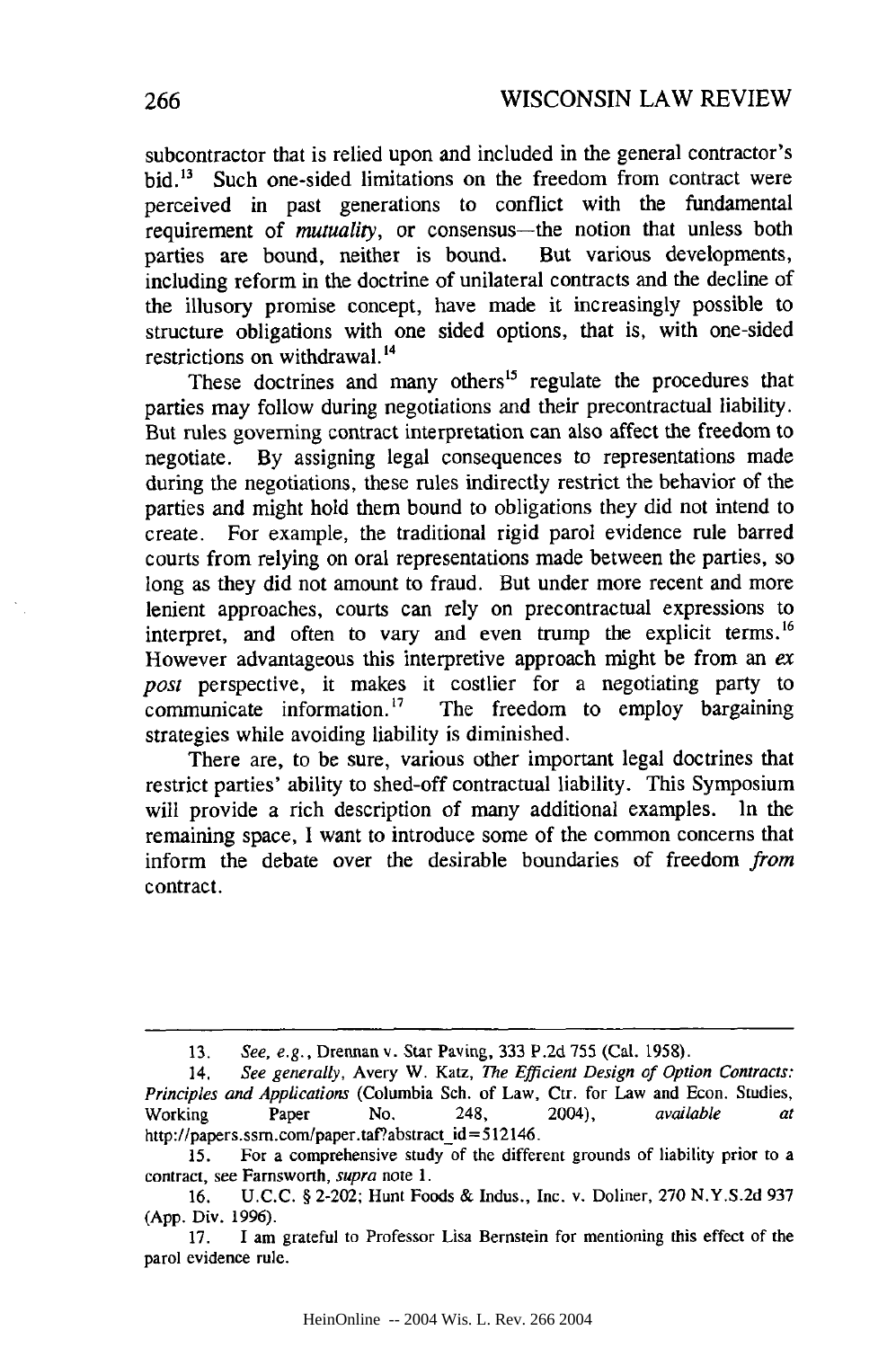#### 2004:261 *Foreword* 267

#### *Some Traditional Justifications for Freedom from Contract*

The rise of precontractual liability has eroded the traditional precontractual regime of unrestricted freedom from contract. These developments in the law, while aiming to provide better precontractual discipline and secure the "integrity" of the negotiation arena, can be seen as a threat to other social concerns.

First, and perhaps foremost, liability prior to a contract reduces the power of a party to self-regulate its obligations. If obligations arise before both parties fully consented to them, the voluntary nature of these obligations is diminished. The notion that contract is a vehicle for private, autonomous ordering is founded on principle that contractual obligations are willed by the parties, and that-in the absence of such will-no promissory obligations arise. As Charles Fried explains, "the will theory, which sees contractual obligations as essentially selfimposed, is a fair implication of liberal individualism."<sup>18</sup> If an individual's choice to refrain from a contract is constrained, that is, if an obligation arises to promote a social, rather than a private concern, the autonomy of this individual is diminished.

Will theory can remind us what is at stake. It is not, however, particularly useful in drawing the precise boundaries of the freedom from contract. Surely, a liberal conception of individual autonomy can withstand *some* tailored restrictions on this freedom, if they are necessary to promote some other social good, including the autonomy of a relying counterpart. So long as individuals are not bound to enter into negotiations and are not submitted to arbitrary transfers, the selfimposed nature of contractual and precontractual obligations remains by and large secure. It is not the institution of private ordering that is threatened by tailored restrictions on the freedom from contract, nor private autonomy, but rather the more particular functions of the market.

How is trade affected by legal regulation of the negotiation process? Restricting the parties' freedom from contract diminishes the opportunity of an individual to *freely* walk away from negotiations. This added cost could potentially chill the incentives of the parties to enter the negotiations in the first place.<sup>19</sup> Relative to a world in which, at any time prior to mutual assent, parties are free to exit the negotiations, the increase in precontractual liability consequences would caution parties to think twice before launching into negotiations or before entering into

<sup>18.</sup> CHARLES FRIED, CONTRACT **As** PROMISE: A THEORY OF **CONTRACTUAL OBLIGATION** 2 (1981).

**<sup>19.</sup>** See 1 E. **ALLAN** FARNSWORTH, FARNSWORTH **ON** CONTRACTS **361 (2d** ed. 1998) (discussing precontractual liability having "a chilling effect" of discouraging parties from entering negotiations).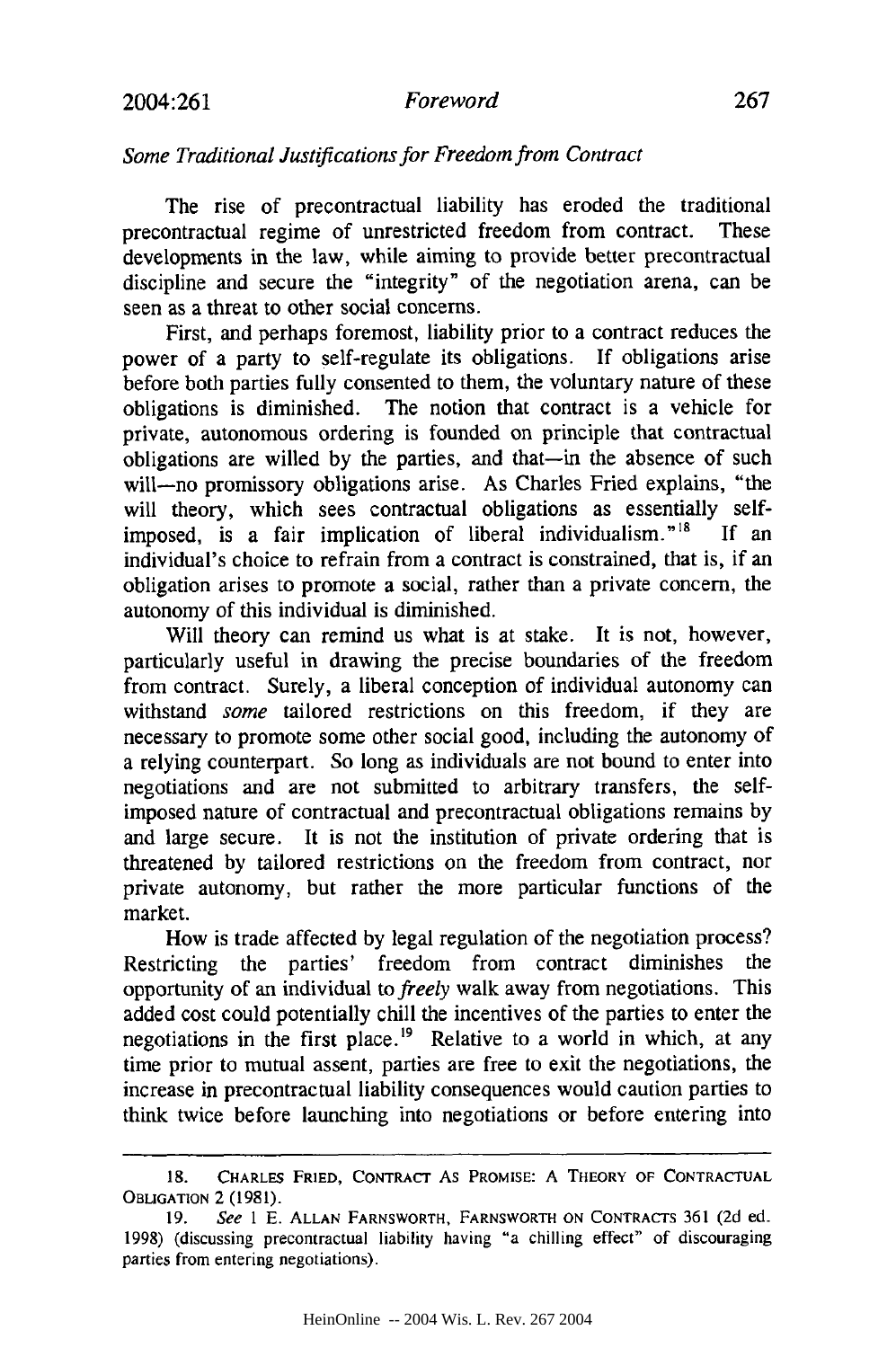contemporaneous bilateral negotiations with multiple parties, and thus reduce the frequency and the ease of negotiations. This, in turn, is undesirable because some opportunities for mutually beneficial trade can be squandered.

Another way to view the chilling effect of liability is to recognize that when the law steps in and establishes legally enforceable obligations on the negotiating parties, other sources of obligations might be crowded out. If, by law, the freedom of a party to reject a contract is restricted, there is less to be determined by voluntary assent. Accordingly, trustbased mechanisms for the creation of obligations would be substituted by legal sanctions. The propensity to rely on informal and cooperative resolutions would naturally diminish.

The chilling effect highlights an *ex ante* distortion. It suggests that parties who anticipate the "trap" of reduced freedom *from* contract liability would exert greater caution in deciding to enter negotiations. But the reduced freedom from contract can also have a distortive effect *ex post,* after the parties already entered negotiations. At this stage, even a party who entered the negotiations with a sincere desire to transact may eventually prefer to refrain from transaction. Perhaps he discovered that other opportunities are more worthy; or that this transaction involves costs that were not previously anticipated; or he may simply acquire distaste towards the counterpart. When the freedom from contract is constrained, the flexibility that would otherwise exist to "skip" partners would diminish. As a result, parties may be stuck with unwanted transactions. The ability to enter better, more efficient, deals would decline.

Finally, a regime of freedom from contract is advantageous because it provides a simple and certain landmark for the initiation of liability. Liability arises only when the parties formally manifest mutual assent, and not beforehand. This provides the negotiating parties with added certainty, as they can better identify the moment in which they become liable. Freedom *from* contract, implying the absence of precontractual liability, is an aspect of the basic all-or-nothing feature of contractual liability: there is full liability once consensus is manifested, but there is no liability otherwise. If liability-however measured-can arise prior to mutual assent, the boundaries are less clear and the parties might need more legal advice to recognize the legal consequences of their negotiating tactics.

#### *Why Might It Be Desirable to Limit the Freedom from Contract?*

The answers to this question are, of course, the topic of this symposium, and thus it would be presumptuous on my part to summarize in the remaining page of the Forward the many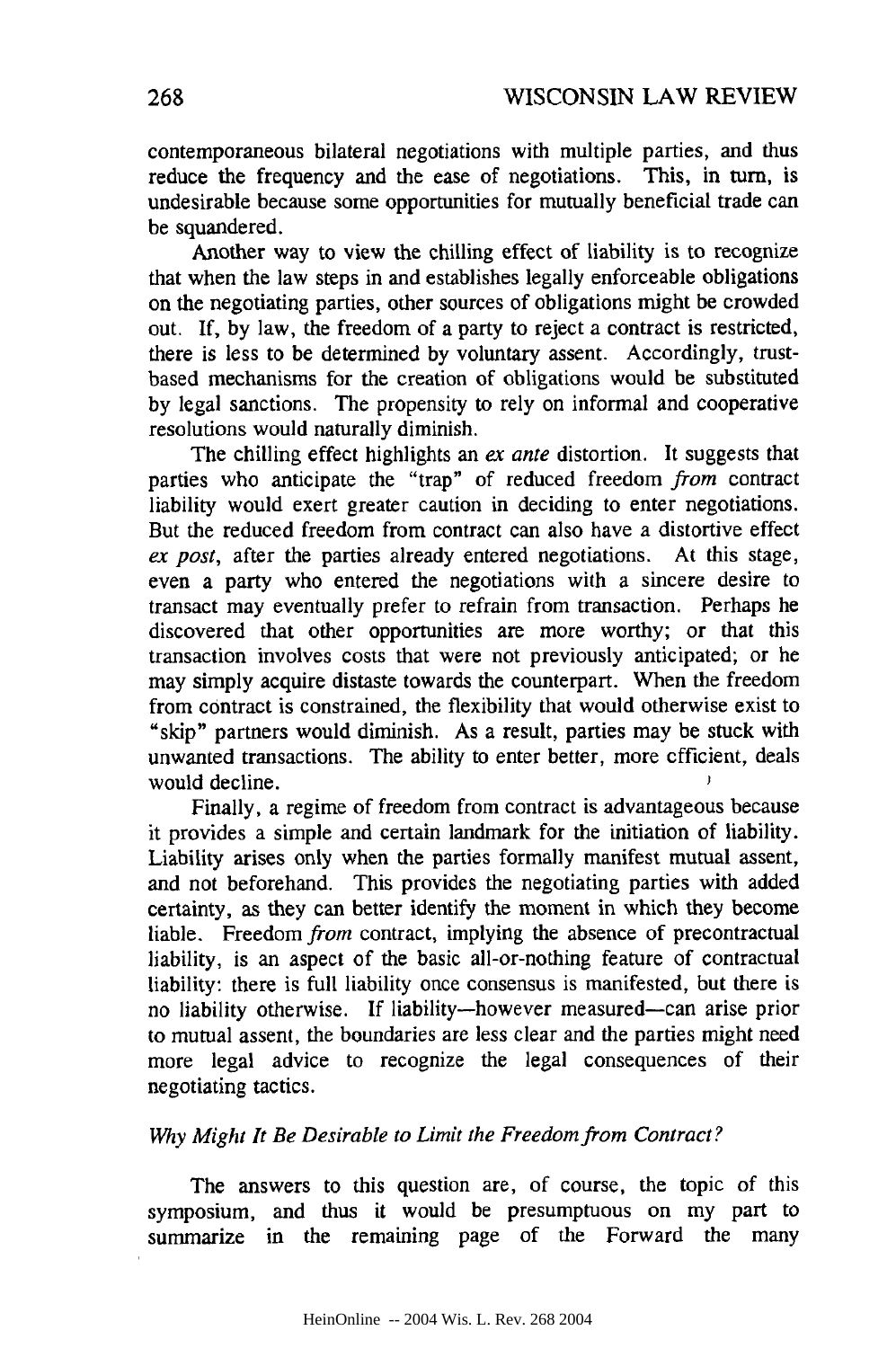considerations on which such answers rely. Still, it might be useful to sketch the starting point for this symposium—the interests that may be advanced by tailored restriction on the freedom from contract.

Often, parties waive the banner of freedom from contract deviously, to masquerade what is otherwise plain opportunistic regret. Something changed-prices went up, new bidders came by, the deal doesn't look so good after all-such that a retracting party may seek to recapture an opportunity he gave up previously, when making a promise. Thus, for example, a party who made a firm offer in the hope of attracting attention from the offeree may seek to revoke it when a better deal was proposed by a third party.<sup>20</sup> Here, limiting the *ex post* freedom *from* contract is the obvious flip side of respecting parties' *ex ante* freedom *to* contract: it is only their own self-imposed obligations, to which the parties wanted to be bound, that are binding.

Other concerns may also be prominent in limiting the freedom from contract, even when opportunism is not present. Protection of the reliance interest is, of course, one such principle concern, which has served as the foundation for a variety of freedom-restricting doctrines. For example, Section 87(2) of the *Restatement (Second) of Contracts* talks about offers which, by virtue of being relied upon, can be binding "to the extent necessary to avoid injustice." Or, in franchise and distributorship agreements, the power of the franchisor to terminate the agreement (or to refuse renewal) can be limited to the extent that the franchisee or distributor has made specific reliance investments that, but for renewal, would be forfeited.<sup>21</sup> Here, a relational contract that would otherwise be terminable at-will cannot be dissolved prior to recovery of the specific investments. More generally, the freedom of contracting parties to cancel deals and terminate on-going relationships-however broad it might be in law and in practice-is often restricted by liability for forfeited reliance costs.<sup>22</sup>

Limiting the freedom *from* contract, in the form of aggressive gap filling in indefinite contracts, can be the upshot of specific policies aimed at instilling particular terms and practices into a class of relationships. Thus, for example, agreements with open quantity terms, which were deemed in the past to lack mutuality,  $23$  now exhibit less freedom from contract, once it was understood that some types of

<sup>20.</sup> *See, e.g.,* Petterson v. Pattberg, 161 N.E. 428 (N.Y. 1928)

<sup>21.</sup> *See, e.g.,* Bak-A-Lum Corp. of Am. v. ALCOA Bldg. Prods., Inc., 351 A.2d 349 (N.J. 1976) (holding that even a distributorship arrangement cannot be terminated if that would destroy the franchisee's ability to recoup investments).

<sup>22.</sup> Stewart Macaulay, *The Standardized Contracts of United States Automobile* Manufacturers, 3-21 **INT'L** ENCYCLOPEDIA CoMP. L. 18 (1974).

<sup>23.</sup> *E.g.,* Wickham **&** Burton Coal Co. v. Farmers' Lumber Co., 179 N.W. 417 (Iowa 1920) (a requirements contract not enforceable because it did not bind the buyer to buy a minimum quantity).